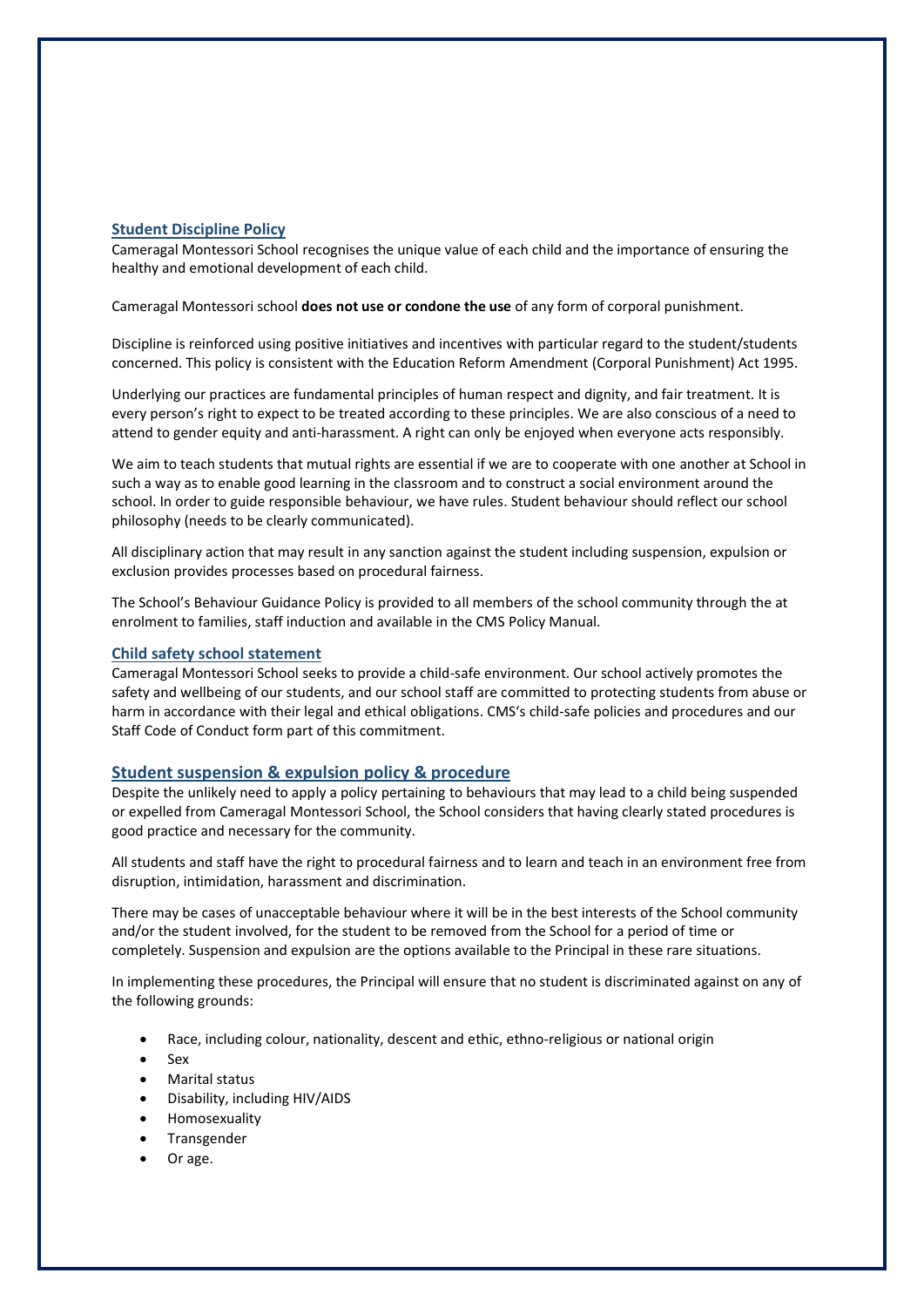The Principal must also ensure that the implementation of these procedures take into account factors such as the age, individual needs, any disability and developmental level of the student.

Suspension or expulsion are strategies within the School's student Behaviour Guidance Policy. It highlights the parents' or carers' responsibility for taking an active role, in partnership with the School, to modify the inappropriate behaviour of their child. The School will work with parent(s) or carer(s) with a view to assisting a suspended student to re-join the School community as quickly as possible.

The principles of procedural fairness are fundamental to the implantation of these procedures, Procedural fairness is generally recognised as having two essential elements, which are:

- The right to be heard, and
- The right to a person to fair and impartial decisions.

In determining whether a student's misbehaviour is serious enough to warrant suspension or expulsion, the Principal will consider the safety, care and welfare of the student, staff and other students in the class.

#### **Suspension procedure**

The Principal may suspend immediately if a student:

- Is physically violent.
- Use of an implement as weapon or threatening to use a weapon.
- Serious criminal behaviour related to the school.
- Persistent misbehaviour.

A formal disciplinary interview must be held with the student prior to making the decision to suspend. The Principal will ensure that the student is given explicit information about the nature of the allegation(s) and is given the opportunity to consider and respond to the allegations(s).

The length of the suspension will vary according to the nature and severity of the student's behaviour.

## **Expulsion procedure**

In serious circumstances of misbehaviour the Principal may expel a student of any age from the school. In all cases where consideration is being given to expelling a student, the gravity of the circumstances requires that particular emphasis be given to procedural fairness issue.

When considering the expulsion of a student for misbehaviour, the Principal will:

- Ensure, except as a result of a serious incident, all appropriate student welfare and discipline strategies have been implemented.
- Arrange a formal disciplinary interview with the student and parent and will ensure that the student and parents is given explicit information about the nature of the allegation(s) and is given the opportunity to consider and respond to the allegation(s).
- Ensure that the key features of the interview are documented in writing.
- In writing, notify the student and parents that expulsion is being considered giving reasons for possible action.

Having reached a decision to expel a student from the School, the Principal will:

• Inform the student and the parent(s) or carer(s) in writing. This formal advice should also restate the right to appeal the decision.